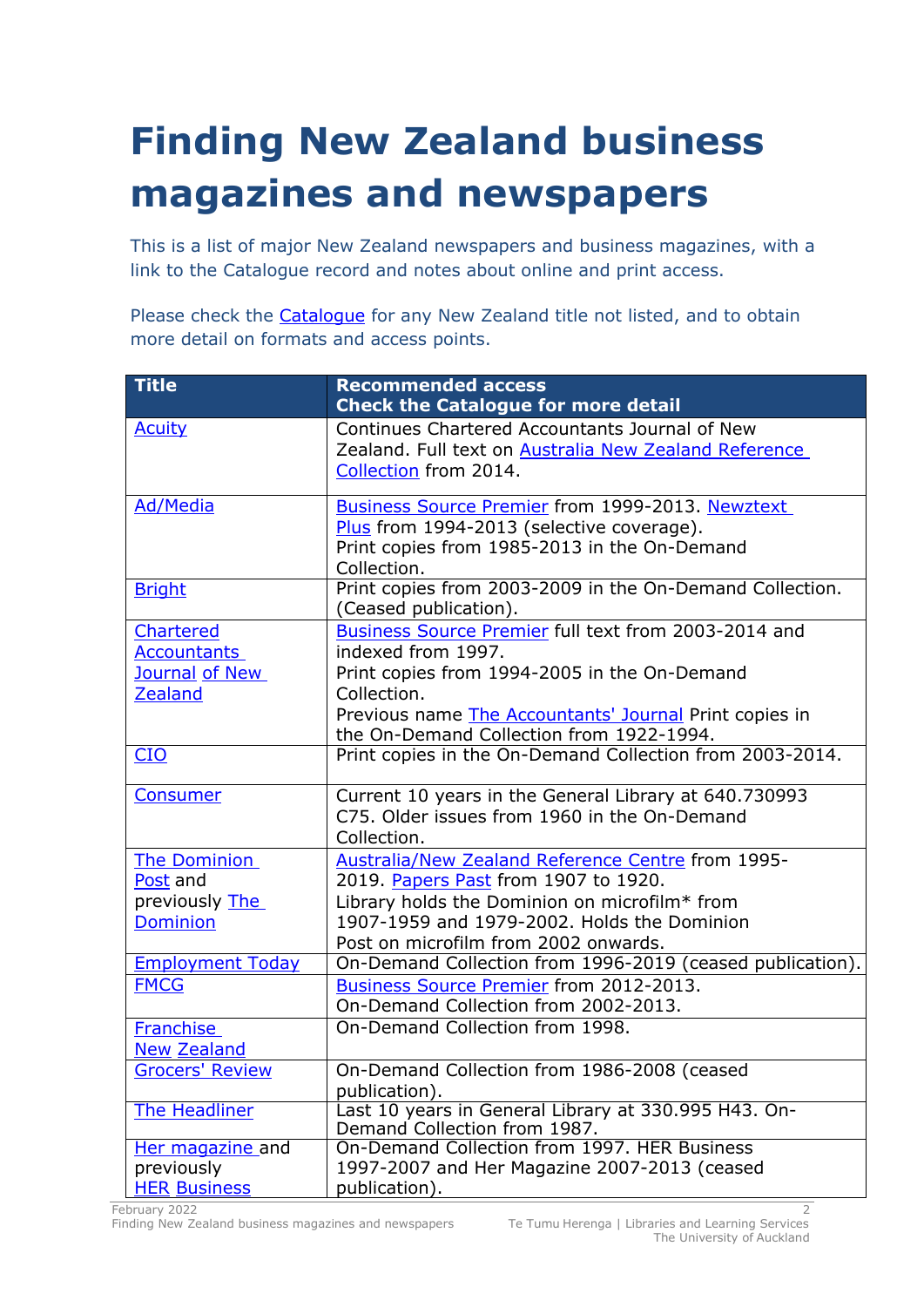| Human resources                                                                                | On-Demand Collection from 1996-2020. Free e-journal from<br>2007.                                                                                                                                                            |
|------------------------------------------------------------------------------------------------|------------------------------------------------------------------------------------------------------------------------------------------------------------------------------------------------------------------------------|
| The Independent                                                                                | Newztext Plus from 1993-July 2010 (ceased publication)<br>and Factiva from 1996-2010.<br>On-Demand Collection from 1993-2010.                                                                                                |
| Idealog                                                                                        | On-Demand Collection 2006-2019. Free e-journal                                                                                                                                                                               |
| <b>Inwood</b><br>magazine and<br>previously New<br><b>Zealand Forest</b><br><b>Industries</b>  | Australia/New Zealand Reference Centre 1999-2010<br>On-Demand Collection from 1999-2010.                                                                                                                                     |
| <b>iStart</b><br>Listener                                                                      | On-Demand Collection from 2003-2015.<br>Current 10-year file at 791.405 N53. Older issues from 1939                                                                                                                          |
| and previously<br><b>New Zealand Listener</b>                                                  | in On-Demand Collection                                                                                                                                                                                                      |
| <b>Marketing</b><br>Magazine (Also<br>known as NZ<br>Marketing)                                | <b>Business Source Premier from July 1997. Newztext Plus</b><br>from 1993-2009.<br>Current 5-year file in library at 658.800993 M34. On-<br>Demand Collection from 1985.                                                     |
| <b>Metro</b><br>and previously<br><b>Auckland</b><br><b>Metro</b>                              | Current 5-year file in library at 052 A89. On-Demand<br>Collection from 1987. Previous title was Auckland Metro<br>held in On-Demand Collection from 1981-1987.<br><b>Australia/New Zealand Reference Centre 2002-2019.</b>  |
| MG: Business,<br>current<br><u>affairs, leisure</u><br>and<br>previously MG<br><b>Business</b> | On-Demand Collection from 2002-January 2012 (MG<br>Business: mercantile gazette and then MG: business,<br>current affairs, leisure)                                                                                          |
| <b>National</b><br><b>Business Review</b>                                                      | Newztext Plus from 1993- (selected articles)<br>On-Demand Collection from 1970-2020.                                                                                                                                         |
| <b>NZ Business</b>                                                                             | Australia/New Zealand Reference Centre from 1996.<br>On-Demand Collection from 1987.                                                                                                                                         |
| <b>New Zealand</b><br><b>Dairy Exporter</b>                                                    | Australia/New Zealand Reference Centre from July 2005.<br>Newztext Plus from January 2005-March 2009.<br>On-Demand Collection from August 2009.                                                                              |
| <b>New Zealand Herald</b>                                                                      | Australia/New Zealand Reference Centre from 2002-<br>2018. Factiva from 1986. Newztext Plus from<br>November 1998.<br>From November 1863 available on microfilm* in the<br>Library.<br>Some material on publisher's website. |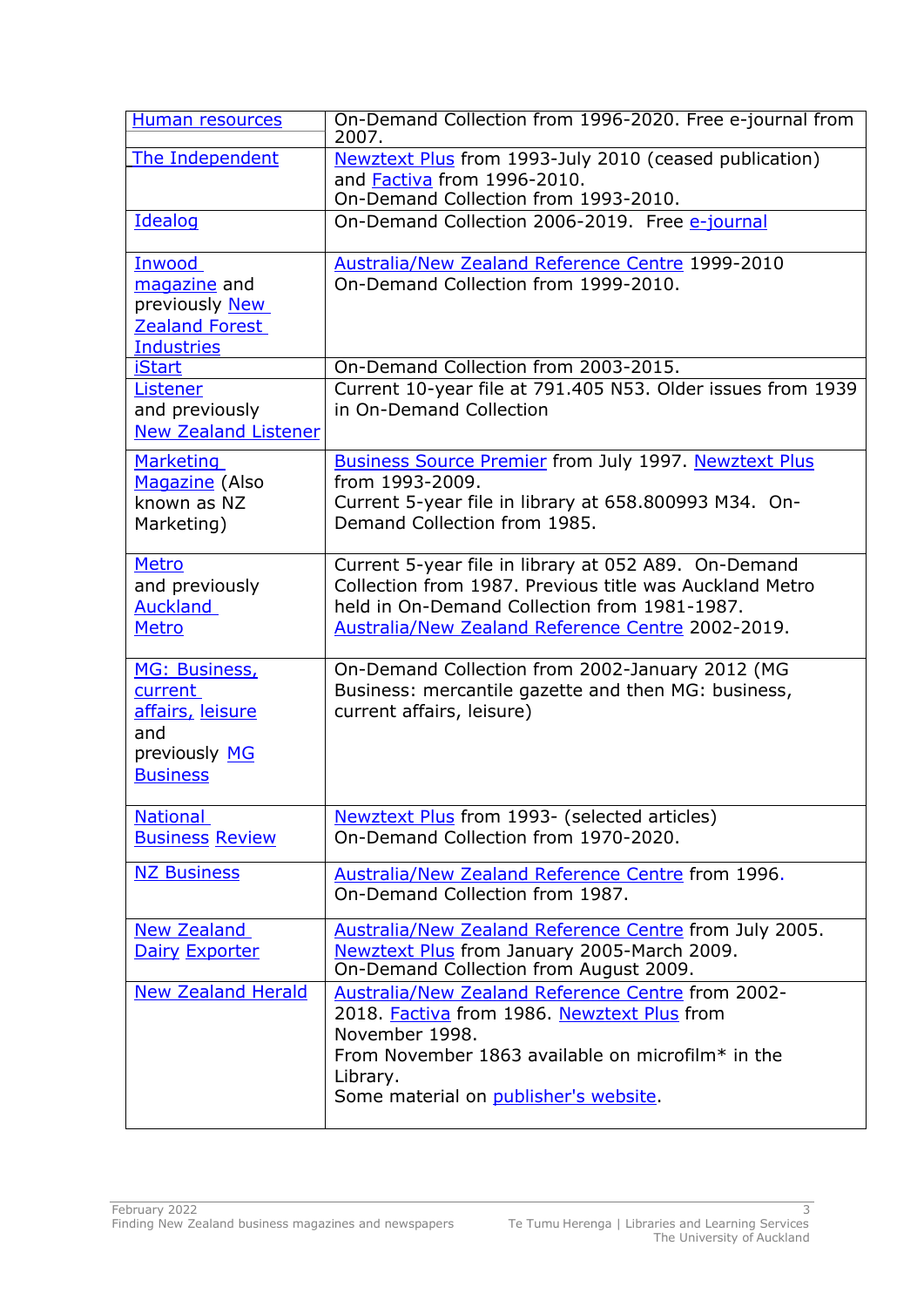| <b>New Zealand Journal</b> | ProQuest Central from 1997-2006, ANZ Reference                                                            |
|----------------------------|-----------------------------------------------------------------------------------------------------------|
| of Employment              | Centre from 2004, on publisher's website from 2003-                                                       |
| <b>Relations</b>           | 2020.                                                                                                     |
| and previously             | Open access from 2020                                                                                     |
| <b>New Zealand Journal</b> | On-Demand Collection 2004-2005.                                                                           |
| of Industrial              | <b>New Zealand Journal of Industrial Relations On-Demand</b>                                              |
| <b>Relations</b>           | Collection from 1976-2003.                                                                                |
|                            |                                                                                                           |
| <b>New Zealand Local</b>   | On-Demand Collection from 1965 onwards                                                                    |
| Government                 | Also held in Davis Law Library from 1981 onwards. (1974-                                                  |
|                            | 1980 in Storage).                                                                                         |
|                            |                                                                                                           |
| <b>New Zealand</b>         | New Zealand Management in                                                                                 |
| Management                 | Australia/New Zealand Reference Centre from 1998-2015                                                     |
| previously                 | and Newztext Plus from 1993-1998.                                                                         |
| Management                 | On-Demand Collection from February 1998-2015.                                                             |
| and then NZ                |                                                                                                           |
| <b>Business</b>            | Management 1958-1997 in On-Demand Collection.                                                             |
|                            |                                                                                                           |
| +Management                | NZ Business + Management in Australia/New Zealand                                                         |
|                            | Reference Centre from 2015.                                                                               |
| <b>Australia and New</b>   | On-Demand Collection from March 2001-2016.                                                                |
|                            |                                                                                                           |
| <b>Zealand Property</b>    | (New Zealand Property Journal from 2001-2006.                                                             |
| <b>Journal</b>             | Australian and New Zealand Property Journal from                                                          |
| and previously             | 2007-2008.                                                                                                |
| <b>Australian and New</b>  | Australia and New Zealand Property Journal from                                                           |
| <b>Zealand Property</b>    | 2009-2016.)                                                                                               |
| <b>Journal</b><br>and      | Free online from 2012-2019.                                                                               |
|                            |                                                                                                           |
| <b>New Zealand</b>         |                                                                                                           |
| <b>Property Journal</b>    |                                                                                                           |
| <b>New Zealand</b>         | Current 5 years in General Library at 332.632 N53                                                         |
| <b>Property Investor</b>   | Older copies in On-Demand Collection.                                                                     |
| and previously             |                                                                                                           |
| <b>New Zealand</b>         | New Zealand Property Magazine from 2003-2007.                                                             |
| <b>Property Magazine</b>   | New Zealand Property Investor from 2008 onwards.                                                          |
| <b>New Zealand Retail</b>  | In General Library at 658.87 M55 from 1997.                                                               |
|                            |                                                                                                           |
| North and South            | ANZ Reference Centre from 2003-2019.                                                                      |
|                            |                                                                                                           |
|                            | Current 5-year file in General Library at 993 N86. Older<br>issues from 1987 in the On-Demand Collection. |
|                            |                                                                                                           |
| <b>New Zealand</b>         | On-Demand Collection 2003-2021.                                                                           |
| <u>Winegrower</u>          | Free e-journal from 2015.                                                                                 |
|                            |                                                                                                           |
|                            |                                                                                                           |
| <b>Otago Daily Times</b>   | Factiva from August 2002.                                                                                 |
|                            | Available on Papers Past from 1861-1950.                                                                  |
|                            | From November 1861 available on microfilm* (but not recent                                                |
|                            | issues).                                                                                                  |
|                            |                                                                                                           |